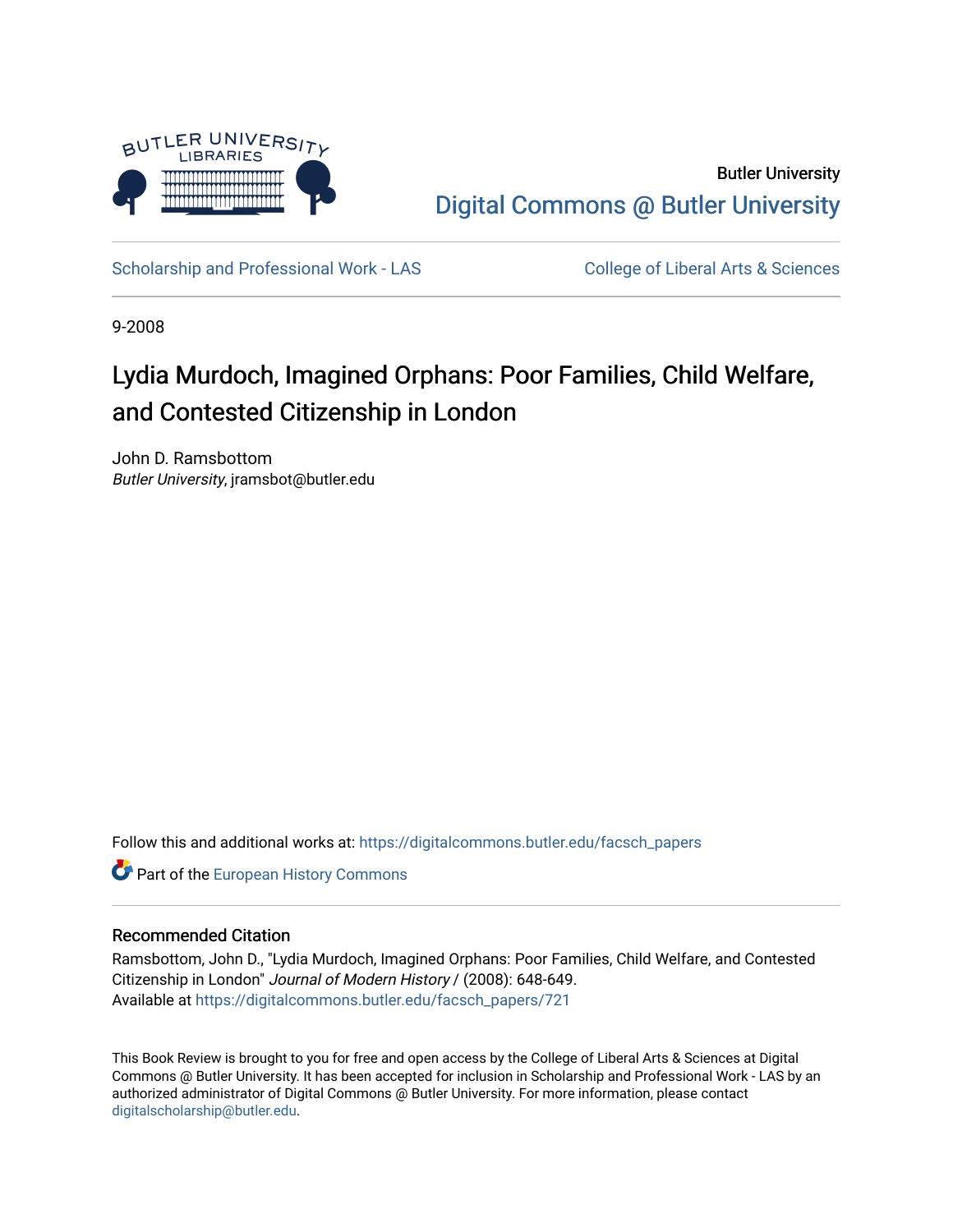

Lydia Murdoch, Imagined Orphans: Poor Families, Child Welfare, and Contested Citizenship in London

Imagined Orphans: Poor Families, Child Welfare, and Contested Citizenship in London by Lydia Murdoch; Myra Bluebond‐Langner Review by: By John D. Ramsbottom The Journal of Modern History, Vol. 80, No. 3 (September 2008), pp. 648-649 Published by: [The University of Chicago Press](http://www.jstor.org/action/showPublisher?publisherCode=ucpress) Stable URL: http://www.jstor.org/stable/10.1086/593408 Accessed: 17/09/2015 15:46

Your use of the JSTOR archive indicates your acceptance of the Terms & Conditions of Use, available at <http://www.jstor.org/page/info/about/policies/terms.jsp>

JSTOR is a not-for-profit service that helps scholars, researchers, and students discover, use, and build upon a wide range of content in a trusted digital archive. We use information technology and tools to increase productivity and facilitate new forms of scholarship. For more information about JSTOR, please contact support@jstor.org.



.

*The University of Chicago Press* is collaborating with JSTOR to digitize, preserve and extend access to *The Journal of Modern History.*

http://www.jstor.org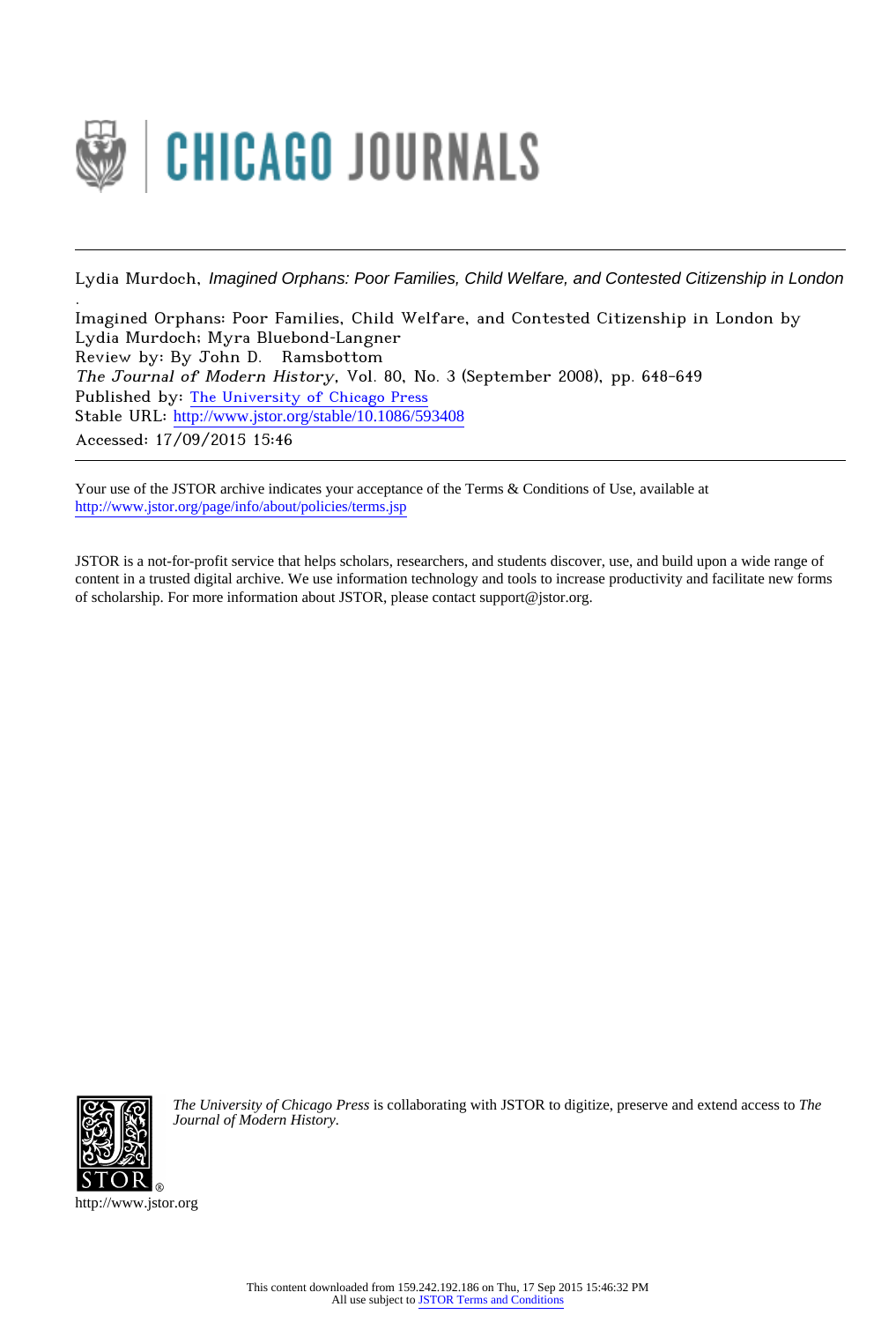tions that should interest scholars from a variety of different fields, including history of science and medicine, Victorian studies, legal history, and cultural studies.

JENNIFER TUCKER

*Wesleyan University*

## **Imagined Orphans: Poor Families, Child Welfare, and Contested Citizenship**

**in London.** By *Lydia Murdoch*. The Rutgers Series in Childhood Studies. Edited by *Myra Bluebond-Langner*.

New Brunswick, NJ: Rutgers University Press, 2006. Pp. xii+252. \$44.95.

Given its brevity, *Imagined Orphans* cannot be the very model of a major monograph. But in its concern with matters cultural and sociopolitical, it is certainly very modern. The theme of identity and civil society has assumed a central place in recent anthologies of British history, whose mere titles suggest an interest in the shifting boundaries between state power and social institutions (Peter Mandler, ed., *Liberty and Authority in Victorian Britain* [Oxford and New York, 2006]; Jose Harris, ed., *Civil Society in British History* [New York, 2003]). These issues are bound to arise in a study of London's welfare institutions, both public and private, as they coped with the problem of child poverty.

Set in this context, Lydia Murdoch's book is particularly rewarding. An investigation of the Victorian and Edwardian child welfare system, it builds effectively on a substantial body of work covering earlier periods. It also points ahead to a redefinition of citizenship during the First World War, when poor parents and their offspring were valued as never before. Murdoch makes creative use of a range of primary sources, including workhouse registers, sensationalist journalism, and the archives of Dr. T. J. Barnardo's child philanthropies. It offers thought-provoking insights, for the most part refreshingly free of jargon, and presents a convincing interpretation of the changing perspective on poor children and their families in society.

The whole book benefits from an admirably thorough introduction, which clearly lays out its multifarious and chronologically overlapping structure. Murdoch's argument emerges from an important observation, previously made but not systematically developed by others. She notes that although London reformers habitually portrayed the poor children they sought to help as orphans or abandoned "waifs and strays," a substantial majority of them in fact had a living parent, usually the mother, who often maintained contact with the child. In a succession of skillfully crafted chapters, the implications of this discrepancy are worked out against a backdrop formed by the contemporary debate over the proper aims of child welfare and the actual experience of children and their families with London workhouses, poor-law schools, and residential homes.

In the second half of the book, Murdoch turns to her broader contention: that the disjunction between the representation and the reality of the children's family ties "stemmed from conflicts over middle- and working-class notions of citizenship" (7). In order to be "depauperized," reformers believed, impoverished children had to be isolated from the corrupting influence of their families. In resisting this policy, Murdoch argues, "many working parents continued to assert their status as English citizens based upon the traditional rights and liberties of freeborn Englishmen, among which parental rights were central" (8). The evidence for the parents' political awareness is relatively weak, but this in no way affects the final chapter, which shows